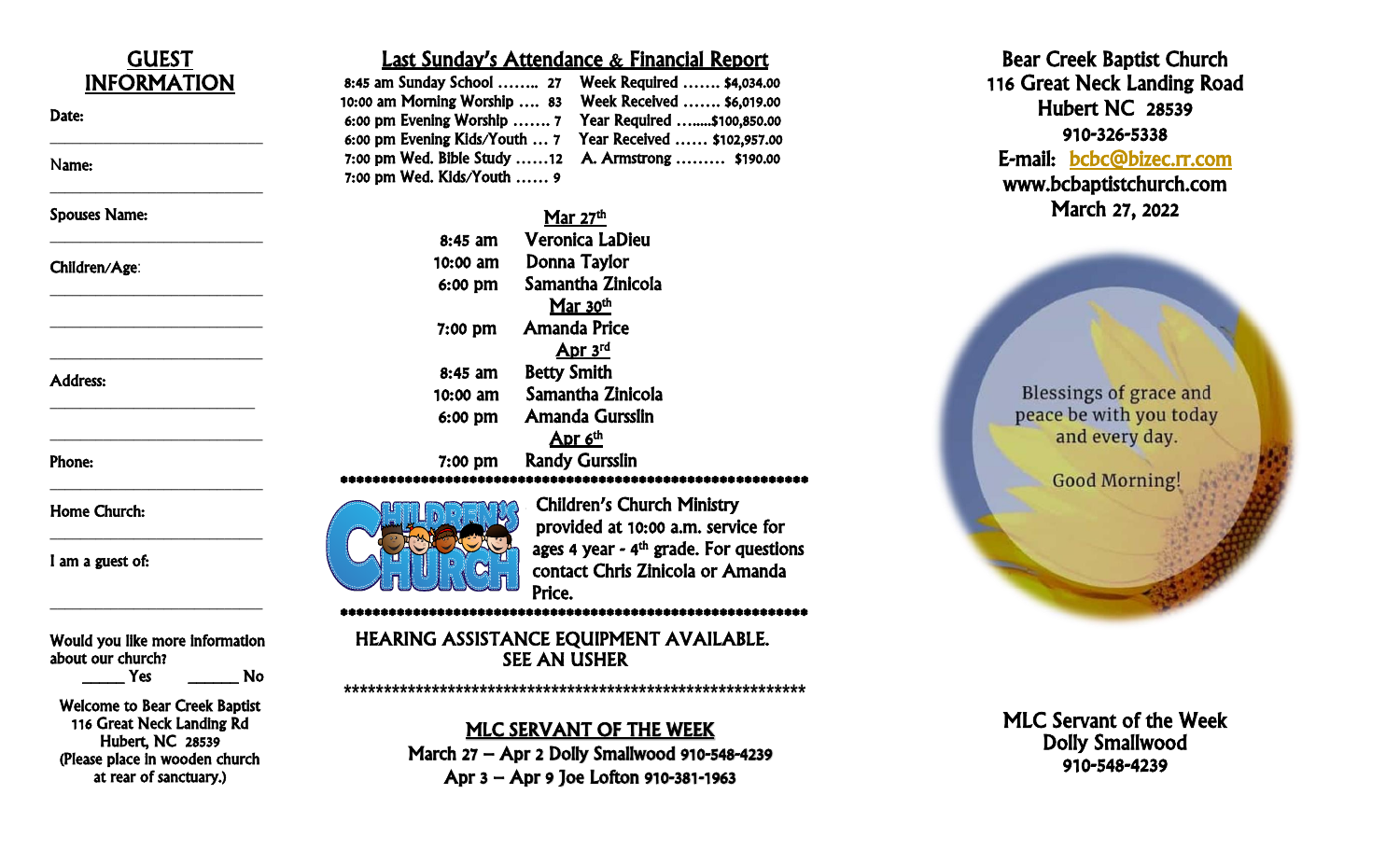### Bear Creek Baptist Church 10:00 am

| Call to Worship "Come Into His Presence"  Choir |
|-------------------------------------------------|
|                                                 |
|                                                 |
| Song/Offerings  "Amazing Grace" 85              |
|                                                 |
|                                                 |
| Invitation Song "Softly & Tenderly"  337        |
|                                                 |

Postlude…………………………………………………...

*"It is really nice to wake up in the morning realizing God has given me another day to live. Thank you, God."*



# **CURRENT REQUESTS ONGOING NEEDS**<br> **ONGOING NEEDS ONGOING NEEDS ONGOING NEEDS**

John Chattin Family **J.B. Cannon**<br> **Sherry Fov\*** Don Collins Helen Hahn **Phil Crawley**<br>1ax Harris **Phil Cleto & Katl** Cleto  $\&$  Kathy Martinez Gonzalez<br>Kelly Maxwell Debbie Humphrey<br>
April Janowsky<br>
Katherine Pierce Keith  $\&$  Connie Richardson Dave McCausley Betty Rochelle Keith & Nancy Murphy James Tarwater Peter Nelligan Mike Toms Kathia Smith Scott Cody Whaley Camron Yopp Phyllis Young

MILITARY DEPLOYED

Ayden Haskell

**HOSPITAL**<br>
Milton Kale\* Shirley Gillette<br>
Shirley Gillette

#### SENIOR ADULT/SHUT- IN

Unless names are resubmitted it will remain on the Prayer List for only one month. \*Indicates newly added to the list.

Gail Weir

**Sherry Foy\***<br>Helen Hahn

April Janowsky<br>Andy Jarman

Sarah Bancroft Jack & Lu Bauer Linzey Bell<br>Daisy Burns Darwin Chivers Dessie Eason Daisy Burns **Darwin Chivers** Jessie Eason<br>
Judy Goad Milton/Cathy Kale Abe Lincoln Milton/Cathy Kale<br>Linda Matthews Kathy Martinez Linda Matthews Janice Morton

### **PRAYER REQUESTS**

|       | DATE: _______________________      |           |
|-------|------------------------------------|-----------|
|       | NAME: _______________________      |           |
|       |                                    |           |
|       |                                    |           |
|       | NEED: _______________________      |           |
|       |                                    |           |
|       | NEED: ___________________          |           |
|       | Prayer requested by:               |           |
|       | (Please give contact information.) |           |
|       | Would you like your request        |           |
| List? | listed on the bulletin Prayer      |           |
|       | ______ Yes _____                   | <b>No</b> |
|       | Anyone wishing to place a name on  |           |
|       | the Prayer Chain during the week   |           |
|       | should contact the church at       |           |

**910-326-5338 or email [bcbc@bizec.rr.com](mailto:bcbc@bizec.rr.com) .**

Andy Sargent

# **Shirley Gillette**